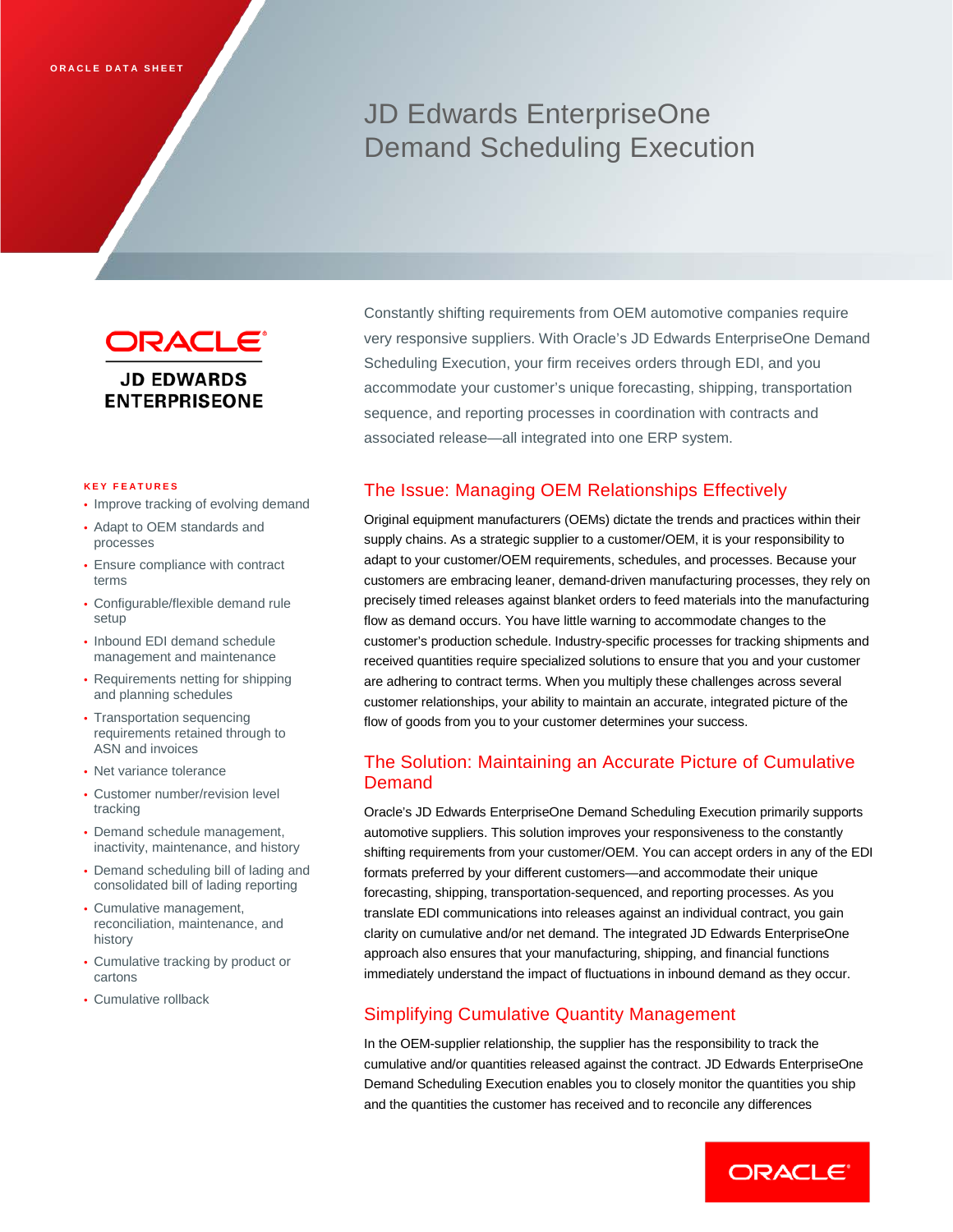#### **FEATURE/FUNCTION HIGHLIGHTS**

- Ahead/behind calculations
- Standard pack rounding
- Shipping and planning fences
- Forecast updating

ī

- Sales orders and shipment management
- Shipment and ASN analysis
- User-configurable receipt matching

effectively. The system automatically tracks inbound demand and calculates net planning, transportation-sequenced, and shipping requirements as demand changes. You can track inbound, cumulative, net and/or sequenced quantities according to the contract or any other criteria, such as model, year, or customer purchase order number. You can also define a tracking model based on the OEM customer's unique requirements. The system reduces the costs of monitoring inbound demand by automating the process of verifying and reconciling shipped and received quantities.

## Tailoring Inbound Demand Calculations

JD Edwards EnterpriseOne Demand Scheduling Execution gives you the flexibility to define demand calculations that conform to your customer mandates while enabling you to consolidate demand across different customers and products. You can spotlight historical trends in demand and determine whether demand is beyond established tolerance levels. When the demand shown in a new schedule exceeds or falls short of the demand shown in the old schedule by more than the defined tolerance, the system automatically alerts the appropriate user. This capability facilitates rapid response, which improves your ability to react quickly to customer-driven changes.

## Increasing Scheduling Accuracy

JD Edwards EnterpriseOne Demand Scheduling Execution enters information directly into your planning and sales order management processes. The system automatically determines whether the inbound demand reflects firm demand, transportationsequenced demand, or planned demand. Firm demand and transportation-sequenced demand translate immediately into sales orders that document shipped quantities, date, and time. Transportation-sequenced demand takes it one step further and ensures that the shipment of goods will enter the customer's material handling process in your customer-specified order (that is, job number, sequence number). Planned demand quantities are factored into your forecast, allowing you to spread demand to optimize your inventory and service levels.

# Improving Reporting for Better Partnerships

The ability to manage information is just as important to a successful OEM-supplier relationship as timely delivery and quality shipments. JD Edwards EnterpriseOne Demand Scheduling Execution streamlines your access to information on inbound demand, shipment status, and all releases against a contract. You can generate advanced ship notices (ASN) to inform your customer of the contents and packing details of upcoming shipments. The information you provide ultimately helps you position your organization as a flexible, reliable supply chain partner.

### Solution Integration

This module is designed and integrated with the following JD Edwards EnterpriseOne products and suites across your operations using common tools and a Pure Internet Architecture:

- JD Edwards EnterpriseOne Financial Management
- JD Edwards EnterpriseOne Order Management
	- Sales Order Management (Order Entry and Order Processing)